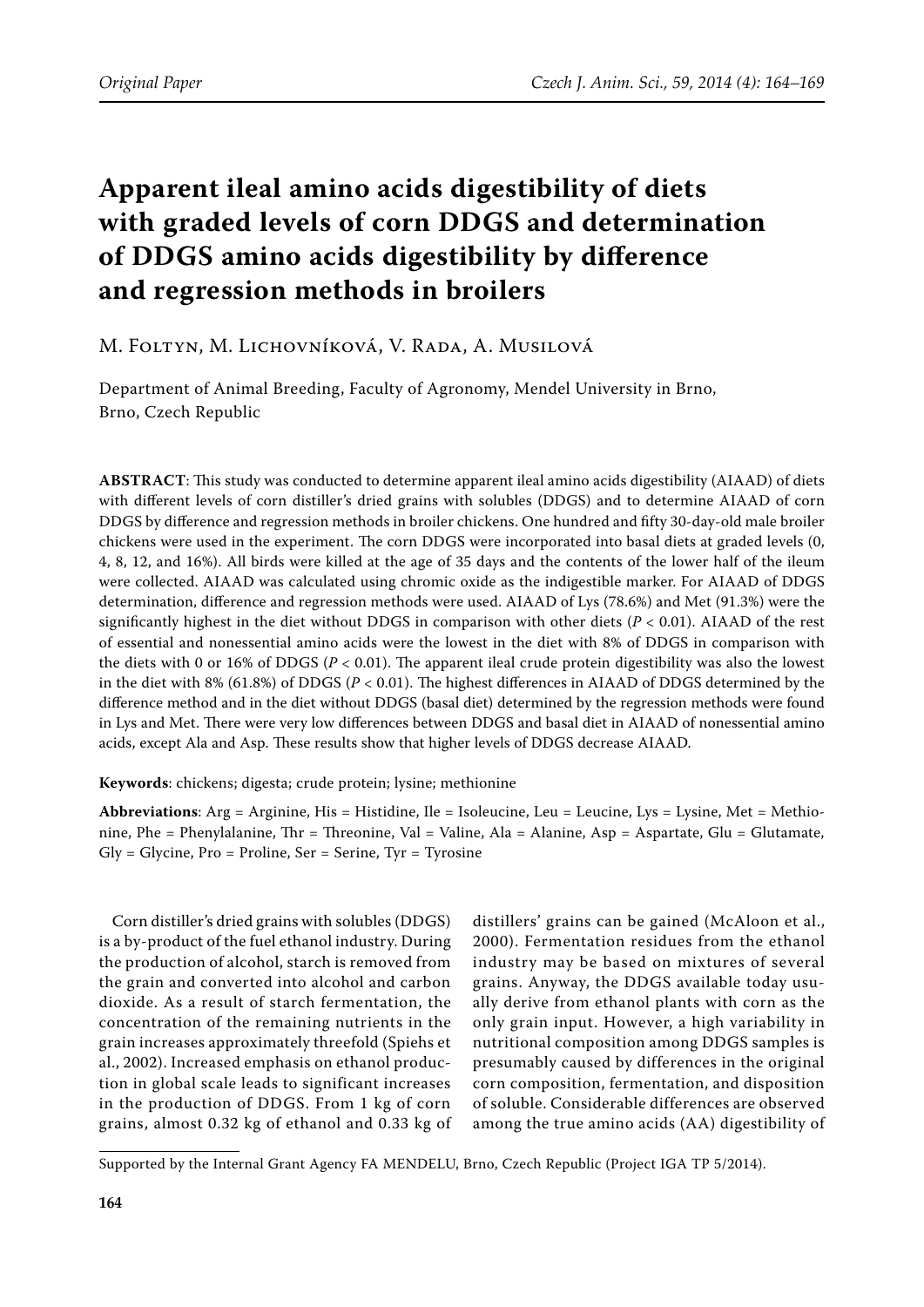the DDGS samples. In general, DDGS samples that were more yellow and lighter in colour had higher total and digestible AA levels (Batal and Dale, 2006; Fastinger et al., 2006). Lys content and digestibility seemed to be reduced to a greater extent in the darker coloured DDGS than the other essential AA, suggesting that the Maillard reaction reduced total Lys content and lowered its digestibility. Fastinger and Mahan (2006) also stated that darker coloured DDGS sources may have lower analyzed Lys contents, as well as lower Lys and essential AA digestibility than lighter coloured DDGS sources.

A lot of studies were conducted to determine amino acids digestibility using different methods; precision-fed cecectomized rooster assay was used by Batal and Dale (2006), Fastinger et al. (2006), Adedokun et al. (2009), and Pahm et al. (2009). Batal and Dale (2006) also used conventional precision-fed rooster assay. Adedokun et al. (2009) applied the direct method in 3-week-old broilers and in 37-week-old laying hens. One year earlier the team of Adedokun et al. (2008) used the direct method in 5-day-old and 3-week-old broilers and turkey poults. In 2012 Kozlowski et al. (2012) used direct method in male growing turkeys, too. Ileal digestibility of feed with different level of DDGS in 6-week-old broilers was tested by Liu et al. (2011). But application of the difference method in calculation of ileal digestibility of DDGS is not common with only few studies dealing with it (Oryschak et al., 2010 – in 4-week-old broiler).

The objective of this study was to evaluate the AIAAD of diets with graded level of DDGS and to determine amino acids digestibility of a DDGS sample by the difference method and the regression method.

#### **Material and metHods**

The experiment was conducted on 150 male broilers obtained from conventional farm at 25 days of age and housed in the test cages batteries at Mendel University in Brno. The birds were distributed among 15 cages in two batteries (10 chicks per cage). First five days after transfer to cage technology, during acclimatization period, all chickens were fed the same basal diet (Table 1). The basal diet provided 157.2 g/kg crude protein and 11.7 MJ/kg metabolizable energy. On day 30 the cages were divided into 5 treatments (each treatment in 3 cages). Test period lasted for five days (from day 30 to day 35 of broilers' age) and the birds were fed experimental diets

| Wheat                            | 577 |
|----------------------------------|-----|
| Corn                             | 170 |
| <b>SBM</b>                       | 150 |
| Soybean oil                      | 17  |
| <b>DDGS</b>                      | 10  |
| <b>MCP</b>                       | 10  |
| Limestone                        | 10  |
| Salt                             | 3   |
| $Cr_2O_3$                        | 3   |
| Complex of minerals and vitamins | 50  |

Table 1. Composition of the basal diet (g/kg)

DDGS = distiller's dried grains with solubles, SBM = soybean meal, MCP = monocalcium phosphate

(Table 2). Broilers in the first group were fed only the basal diet, broilers in the next four groups were fed test diets where the basal diet was replaced by DDGS at the levels of 4, 8, 12, and 16%. DDGS used in the study had light yellow colour with the following parameters: lightness (*L*\*) 70.4, redness (*a*\*) 9.3, and yellowness (*b*\*) 41.0. Access to drinking water and feed was provided *ad libitum*. The last day of the experiment birds were fasted for 12 h and then they were allowed to consume the diets *ad libitum* again for 4 h. Then the birds were killed by cervical dislocation. Abdominal cavity was opened immediately and gut content from the lower half of the ileum to 3 cm proximal to the ileocecal junction was gently pushed by fingers to Petri dishes and frozen for next processing. Digesta of the first five randomly chosen broilers from one cage was collected to one Petri dish and digesta of the second five broilers was collected to another one. Finally six replicates of digesta were collected per one treatment. Before the analysis, the digesta samples were freeze-dried and finely ground.

The samples of the diets and ileal digesta were treated by oxidative acid hydrolysis of HCl (*c* = 6 mol/l). The hydrolysate samples were chromato-

Table 2. Composition of the experimental diets (g/kg)

|             |          |       | Group |       |       |
|-------------|----------|-------|-------|-------|-------|
|             | $\Omega$ | 4     | 8     | 12    | 16    |
| Basal diet  | 1000     | 960   | 920   | 880   | 840   |
| <b>DDGS</b> | 0        | 40    | 80    | 120   | 160   |
| CP          | 157.2    | 166.4 | 172.4 | 178.2 | 182.7 |
| ME (MJ/kg)  | 11.7     | 11.5  | 11.3  | 11.0  | 10.8  |

 $DDGS =$  distiller's dried grains with solubles,  $CP =$  crude protein, ME = metabolizable energy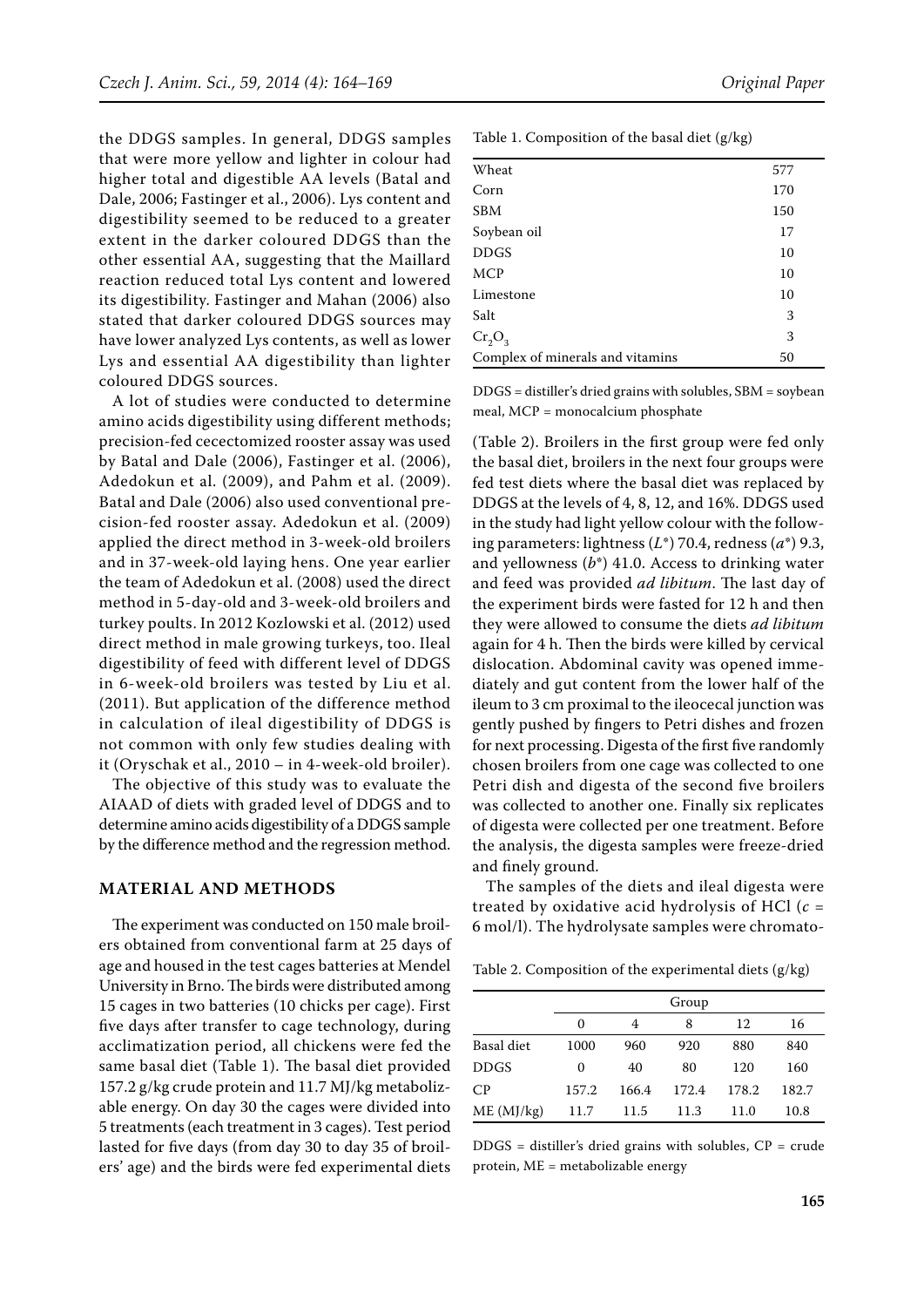graphically analyzed (AAA 400 analyser; INGOS, s.r.o., Prague, Czech Republic) using Na-citrate buffers and ninhydrin to detect the amounts of particular amino acids.

Apparent ileal amino acids digestibility (AIAAD) of feed was calculated with the following formula:

$$
AIARD = 100 - (100 \times Id \times AAdc/Idc \times AAd) (*)
$$

where:

- $Id =$  content of indicator in the dry matter of the diet
- AAdc = content of amino acid in the dry matter of digesta
- $Idc =$  content of indicator in the dry matter of digesta
- AAd = content of amino acid in the dry matter of the diet

Apparent ileal digestibility values of amino acids in DDGS ( $D_{DDGS}$ ) calculated by difference method were determined as follows (Fan and Sauer, 1995):

$$
D_{DDGS} = (D_D - D_B \times S_B)/S_A; S_B = 1 - S_A
$$
  
where:

where:

- $D_D$  = apparent ileal amino acids digestibility in the test diet (%)
- $D_B$  = apparent ileal amino acids digestibility in the basal diet (%)
- $S_B$  = contribution level of amino acid from the basal feedstuf to the tested diet (decimal %)
- $S_A$  = contribution level of amino acid from the tested feedstuff to the tested diet (decimal %)

For the determination of digestibility coefficients of amino acids in DDGS by the difference method the coefficients of AIAAD of diets with 0 g/kg DDGS (basal diet;  $D_B$ ) and diets with 160 g/kg DDGS (tested diet;  $D_A$ ) were used.

For determination of AIAAD coefficients of diets with a different level of DDGS a simple linear regression was used (Fan and Sauer, 1995):

$$
\mathbf{D}_{\mathbf{D}_i} = \mathbf{A} + \mathbf{B} \times \mathbf{S}_{\mathbf{B}_i}
$$

where:

 $D_{\text{D}}$  = apparent ileal digestibility of an amino acid in the *i*<sup>th</sup> tested diet (%)

$$
\begin{array}{ll}\nA & = D_A \\
B & = D_B - D_A\n\end{array}
$$

- $D_{B}$ ,  $D_{A}$  = apparent ileal digestibility values of amino acids to be determined for the basal and the tested feedstuffs
- $S_B$  = contribution level of amino acid from the basal feedstuff to the  $i^{\text{th}}$  tested diet (decimal %)

Kruskal-Wallis analysis followed by LSD test was used for statistical evaluation using software package Unistat (Version 5.1, 2002).

#### **Results and discusSion**

The amino acids composition of DDGS and the diets is presented in Table 3. The apparent ileal digestibility values of amino acids and crude protein of diets with different levels of DDGS are presented

Table 3. Amino acids composition of DDGS and the diets (g/kg)

|               |             |             |                | Diets |      |      |
|---------------|-------------|-------------|----------------|-------|------|------|
|               | <b>DDGS</b> | $\mathbf 0$ | $\overline{4}$ | 8     | 12   | 16   |
| Arginine      | 15.2        | 9.0         | 8.8            | 9.1   | 9.6  | 9.5  |
| Histidine     | 8.0         | 3.9         | 4.1            | 4.4   | 4.6  | 4.7  |
| Isoleucine    | 11.4        | 5.5         | 5.5            | 5.5   | 6.2  | 6.3  |
| Leucine       | 31.3        | 11.4        | 11.9           | 12.8  | 14.1 | 15.0 |
| Lysine        | 9.1         | 11.0        | 9.2            | 10.4  | 10.1 | 9.4  |
| Methionine    | 4.6         | 5.2         | 3.8            | 4.6   | 3.9  | 3.6  |
| Phenylalanine | 12.6        | 7.5         | 7.3            | 7.1   | 8.9  | 8.6  |
| Threonine     | 10.0        | 6.7         | 6.3            | 7.1   | 7.1  | 7.4  |
| Valine        | 14.1        | 6.7         | 6.7            | 7.3   | 7.8  | 7.9  |
| Alanine       | 19.6        | 6.6         | 6.8            | 7.7   | 8.3  | 8.9  |
| Aspartate     | 20.1        | 13.2        | 12.4           | 13.3  | 13.3 | 14.4 |
| Glutamate     | 42.6        | 30.3        | 30.3           | 29.7  | 32.9 | 34.2 |
| Glycine       | 11.5        | 6.2         | 6.3            | 6.4   | 6.8  | 7.1  |
| Proline       | 47.2        | 10.4        | 10.9           | 11.5  | 12.3 | 12.9 |
| Serine        | 12.1        | 7.1         | 6.9            | 7.4   | 7.9  | 8.2  |
| Tyrosine      | 10.4        | 5.0         | 4.9            | 5.1   | 6.0  | 6.1  |

DDGS = distiller's dried grains with solubles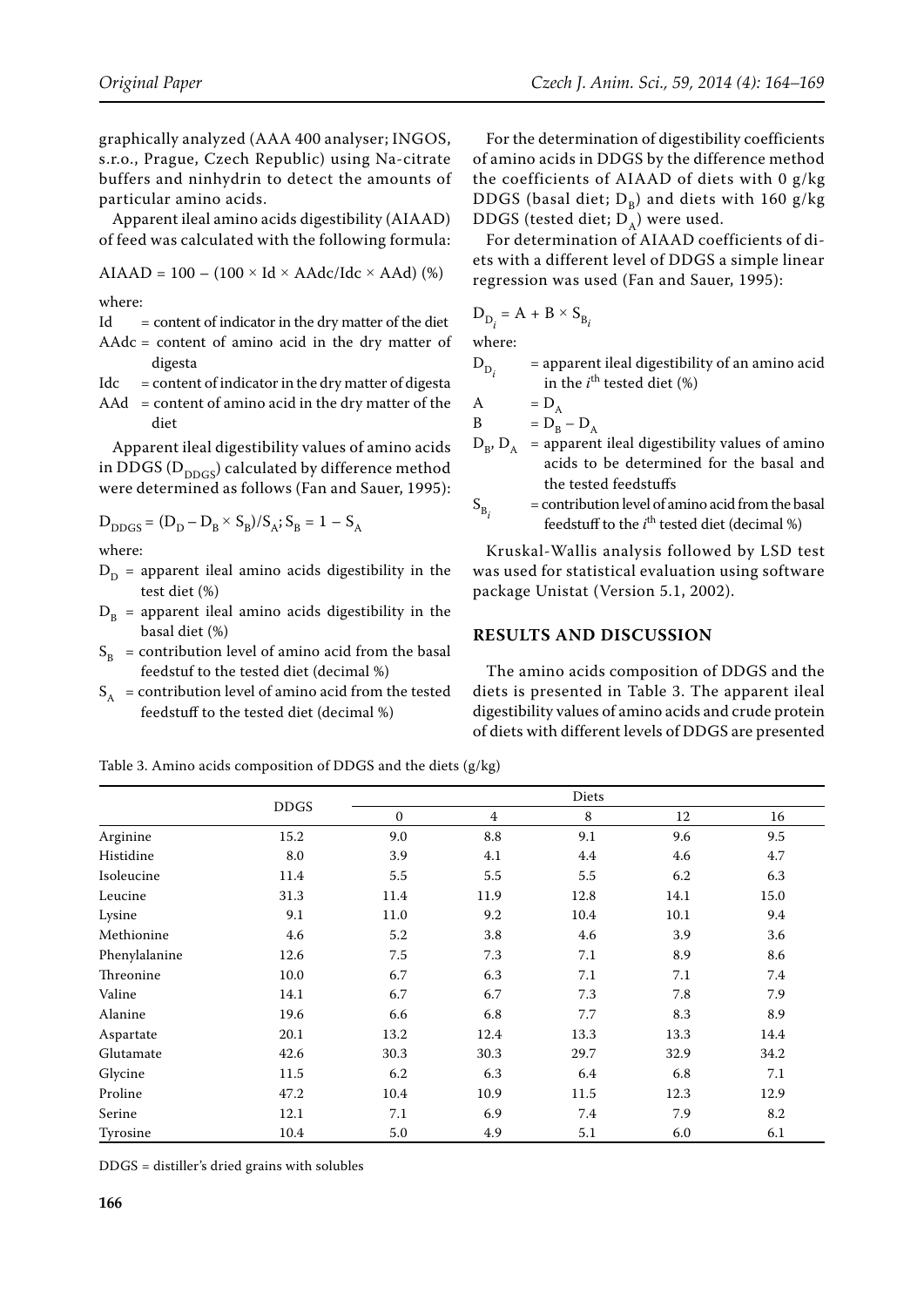|                              | Group             |                      |                   |                      |                   |
|------------------------------|-------------------|----------------------|-------------------|----------------------|-------------------|
|                              | $\mathbf{0}$      | 4                    | 8                 | 12                   | 16                |
| <b>Essential amino acids</b> |                   |                      |                   |                      |                   |
| Arginine                     | 75.6 <sup>b</sup> | $72.2^b$             | $63.4^{\rm a}$    | $70.2^{b}$           | $73.4^{b}$        |
| Histidine                    | $72.2^{b}$        | $68.8^{ab}$          | 62.3 <sup>a</sup> | $68.1^{ab}$          | $73.2^{b}$        |
| Isoleucine                   | 58.8 <sup>b</sup> | $53.3^{b}$           | $42.4^{\rm a}$    | $54.4^{b}$           | 59.7 <sup>b</sup> |
| Leucine                      | 74.5 <sup>b</sup> | 70.9 <sup>b</sup>    | $64.4^{\rm a}$    | $71.8^{b}$           | $75.7^{\rm b}$    |
| Lysine                       | 78.7 <sup>a</sup> | 71.1 <sup>b</sup>    | 66.2 <sup>b</sup> | 70.3 <sup>b</sup>    | 71.0 <sup>b</sup> |
| Methionine                   | 91.3 <sup>a</sup> | 86.0 <sup>b</sup>    | $85.1^{b}$        | $83.9^{b}$           | 84.5 <sup>b</sup> |
| Phenylalanine                | 77.8 <sup>b</sup> | $73.4^{b}$           | 65.1 <sup>a</sup> | 75.0 <sup>b</sup>    | $76.1^{b}$        |
| Threonine                    | $69.5^{\rm b}$    | $63.3^{ab}$          | 57.6 <sup>a</sup> | 62.9 <sup>ab</sup>   | 68.8 <sup>b</sup> |
| Valine                       | 68.6 <sup>b</sup> | 63.9 <sup>ab</sup>   | $57.3^{\circ}$    | $64.2^{ab}$          | $69.9^{b}$        |
| Nonessential amino acids     |                   |                      |                   |                      |                   |
| Alanine                      | 70.1 <sup>b</sup> | $66.6^{ab}$          | 61.9 <sup>a</sup> | $69.0^{ab}$          | 73.9 <sup>b</sup> |
| Aspartate                    | $69.1^{b}$        | $62.2^{\mathrm{ac}}$ | 58.0 <sup>a</sup> | $61.1^{\mathrm{ac}}$ | 67.7c             |
| Glutamate                    | $82.8^{b}$        | 80.3 <sup>b</sup>    | $74.3^a$          | $79.9^{b}$           | $82.4^{b}$        |
| Glycine                      | $67.3^{b}$        | $62.6^{b}$           | 54.1 <sup>a</sup> | $60.8^{ab}$          | 67.0 <sup>b</sup> |
| Proline                      | 80.6 <sup>b</sup> | $77.8^{b}$           | 65.8 <sup>a</sup> | $74.6^{b}$           | 80.8 <sup>b</sup> |
| Serine                       | 71.0 <sup>b</sup> | $66.6^{ab}$          | $59.9^{\rm a}$    | $67.4^{ab}$          | $72.1^{\rm b}$    |
| Tyrosine                     | $76.5^{b}$        | $72.3^{b}$           | 64.7 <sup>a</sup> | 73.9 <sup>b</sup>    | $76.2^{b}$        |
| Crude protein                |                   |                      |                   |                      |                   |
|                              | $73.2^{b}$        | $71.6^{\rm b}$       | 61.8 <sup>a</sup> | $69.1^{b}$           | 72.0 <sup>b</sup> |

Table 4. Values of apparent ileal amino acid digestibility in the diets with different levels of DDGS (%)

DDGS = distiller's dried grains with solubles

a–cstatistically significant difference between groups (*P* < 0.01)

in Table 4. AIAAD of Lys and Met were significantly the highest in the diet without DDGS in comparison with other diets (*P* < 0.01). Coefficients of AIAAD of His and Thr were significantly lower in the diet with 8% of DDGS than in the diets with 0 and 16% of DDGS ( $P < 0.01$ ). In the rest of essential amino acids (Arg, Ile, Leu, Phe, Val) the AIAAD were the lowest in the diet with 8% of DDGS in comparison with all other diets (*P* < 0.01). AIAAD of nonessential amino acids were also the lowest in the diet with 8% of DDGS (*P* < 0.01). The apparent ileal crude protein digestibility was the lowest in the diet with 8% (61.8%) of DDGS (*P* < 0.01), too. Ile was poorly digested in all groups and its digestibility ranged 42.4–59.7%. The highest digestibility was found in Met ranging 83.9–91.3%.

Ileal amino acids digestibility of DDGS was calculated by the difference method and the regression method according to Fan and Sauer (1995). Regression equations for calculation of AIAAD of each amino acid in the diets with different levels of DDGS were determined according to Fan and Sauer (1995), too. Results of the methods are shown in Table 5.

The highest differences between AIAAD of DDGS determined by the difference method and the basal diet without DDGS were found in Lys and Met. According to the difference method the AIAAD was relatively low (Met 48.8%, Lys 30.1%). This reflects the fact that apparent ileal digestibilities of Lys and Met were the highest in the diet with 0% of DDGS. The differences in AIAAD between DDGS and the basal diet higher than 10 percent points were observed in Arg (13.6%) and Phe (10.4%). In the rest of essential amino acids the differences between the methods were lesser than 10 percent points. The lowest difference between the DDGS and the basal diet was determined in Thr (4.6%). In nonessential amino acids the highest difference between the DDGS and the basal diet in AIAAD was for Ala. In Glu, Gly, Pro, and Tyr the differences were lower than 2.5%.

These results show that at the higher level of inclusion, the digestibility values in DDGS reduce the AIAAD of the diets. The reduction is higher for amino acids that are present in lower amounts in DDGS (Lys, Met). As Fan and Sauer (1995) con-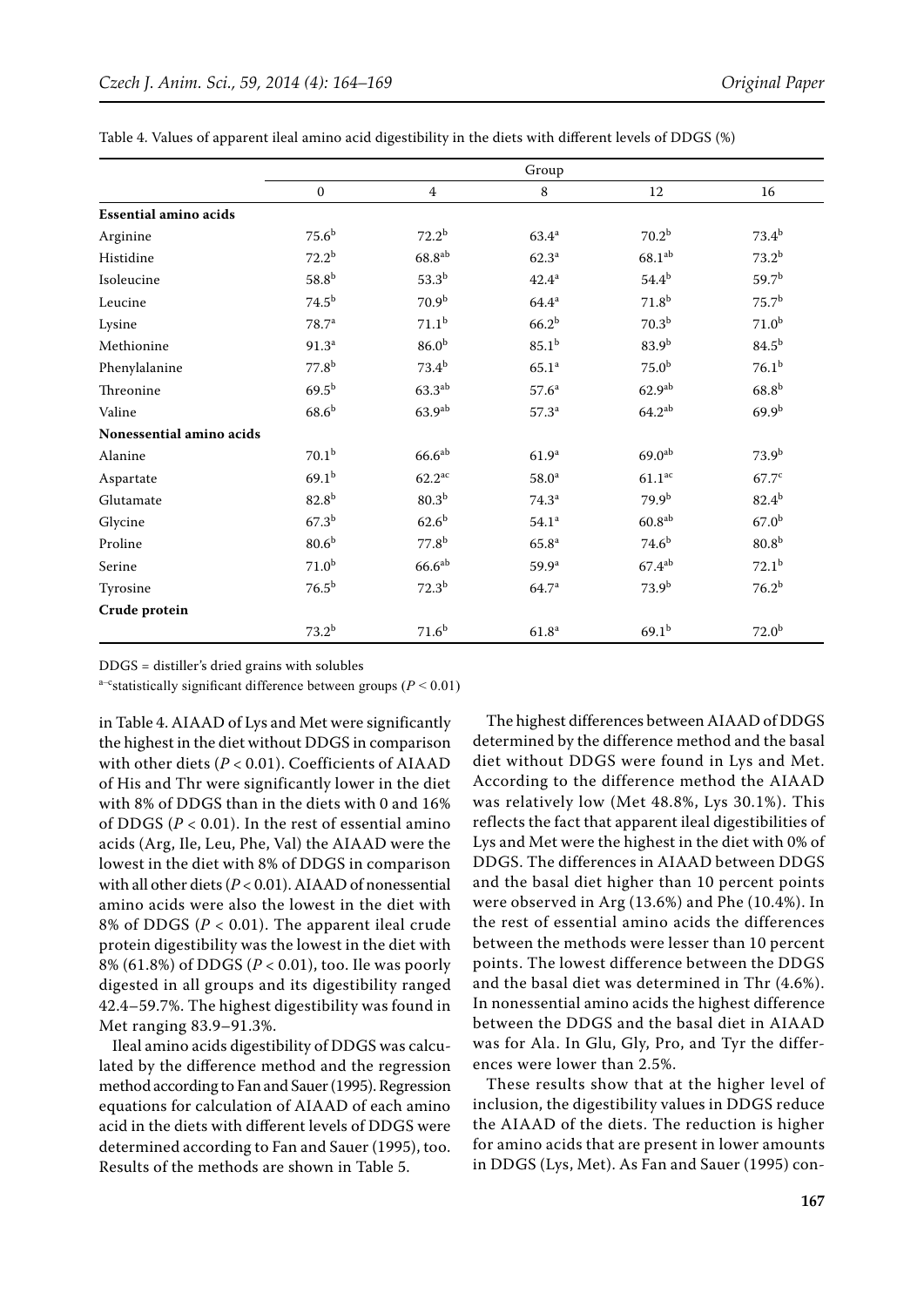|               | Difference method | Regression method* | Regression equation |
|---------------|-------------------|--------------------|---------------------|
| Arginine      | 62.0              | 75.6               | $y = 62.0 + 13.62x$ |
| Histidine     | 77.9              | 72.2               | $y = 77.9 - 5.69x$  |
| Isoleucine    | 64.7              | 58.8               | $y = 64.7 - 5.94x$  |
| Leucine       | 81.8              | 74.5               | $y = 81.8 - 7.33x$  |
| Lysine        | 30.1              | 78.7               | $y = 30.9 + 47.78x$ |
| Methionine    | 48.8              | 91.3               | $y = 48.8 + 42.48x$ |
| Phenylalanine | 67.4              | 77.8               | $y = 67.4 + 10.37x$ |
| Threonine     | 64.9              | 69.5               | $y = 64.9 + 4.56x$  |
| Valine        | 77.1              | 68.6               | $y = 77.1 - 8.51x$  |
| Alanine       | 93.7              | 70.1               | $y = 93.7 - 23.59x$ |
| Aspartate     | 60.4              | 69.1               | $y = 60.4 + 8.71x$  |
| Glutamate     | 80.7              | 82.8               | $y = 80.7 + 2.12x$  |
| Glycine       | 65.1              | 67.3               | $y = 65.1 + 2.23x$  |
| Proline       | 81.2              | 80.6               | $y = 81.2 - 0.57x$  |
| Serine        | 77.2              | 71.0               | $y = 77.9 - 6.86x$  |
| Tyrosine      | 74.7              | 76.5               | $y = 74.7 + 1.82x$  |

Table 5. Apparent ileal amino acid digestibility values of DDGS determined by difference and regression methods (%)

DDGS = distiller's dried grains with solubles

 ${}^*\mathsf{S}_{\mathsf{B}_i}$  (contribution level of amino acid from the basal feedstuff to the *i*<sup>th</sup> tested diet) = 1 decimal %

cluded, the reliability of the determination of the apparent ileal digestibility values of amino acids with the difference method is dependent on the contributions of amino acids in the assay feedstuff to their total dietary contents. Therefore for the determination of DDGS AIAAD the results of AIAAD of the diet with the highest level of DDGS (16%) were used in this study.

Concerning the essential amino acids, the values of AIAAD determined by the difference method were lower in this study than reported by Oryschak et al. (2010), except His and Thr. In comparison with the present study, Kozlowski et al. (2012) published higher standardized AIAAD of wheat DDGS in growing turkeys except Leu, Val, Ala, and Pro. The values of AIAAD can be influenced by the content of amino acids in the feedstuff, which was also found by Fan et al. (1994).

The AIAAD is affected also by the colour of the DDGS. Batal and Dale (2006) found correlations (*P* < 0.01) between AIAAD and *L*\* values (*r* = 0.87) and *b*\* values (*r* = 0.96) but not with *a*\* values. More lightness  $(L^* = 60.3)$  and more yellowness ( $b^*$  = 25.9) were associated with a 76.8% Lys digestibility, whereas darker  $(L^* = 50.4)$  and less yellow  $(b^* = 7.41)$  samples were associated with 45.8% Lys digestibility. In this study, also a high AIAAD of Lys was determined by the regres-

sion method (78.7%) and *L*\* and *b*\* values were also higher (70.4 and 41.0), which confirms the conclusion of the mentioned authors. Correlation between colour and AIAAD was also found by Fastinger et al. (2006).

AIAAD is affected by individual feed ingredients and type of bird (meat vs. egg) or methods by which they are determined (Adedokun et al., 2009) and digestibility measurements may be influenced by a number of factors such as rate of passage, physiological status as related to growth or maintenance, feed consumption, and nutritional adequacy of test diets (Huang et al., 2007).

Based on the results of the present study it can be concluded that higher levels of DDGS decreased AIAAD of the diets, but if included up to 16%, DDGS did not negatively affect AIAAD except Lys and Met.

### **REFERENCES**

- Adedokun S.A., Adeola O., Parsons C.M., Lilburn M.S., Applegate T.J. (2008): Standardized ileal amino acid digestibility of plant feedstuffs in broiler chickens and turkey poults using a nitrogen-free or casein diet. Poultry Science, 87, 2535–2548.
- Adedokun S.A., Utterback P., Parson C.M., Adeola O., Lilburn M.S., Applegate T.J. (2009): Comparison of amino